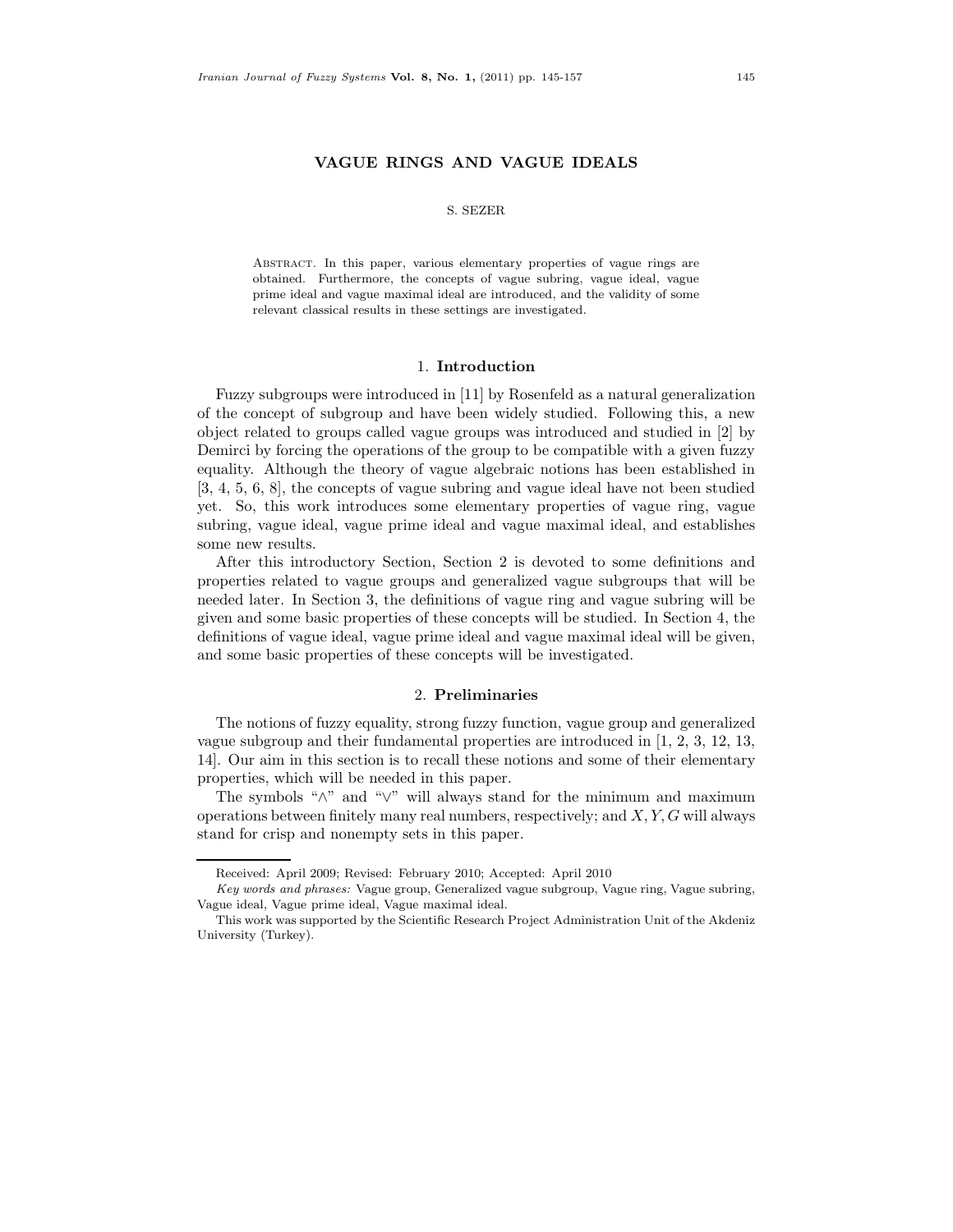**Definition 2.1.** [1] A mapping  $E_X : X \times X \rightarrow [0,1]$  is called a fuzzy equality on  $X$  if the following conditions are satisfied:

 $(E.1) E_X(x, y) = 1 \Longleftrightarrow x = y , \forall x, y \in X,$  $(E.2) E_X(x, y) = E_X(y, x) , \forall x, y \in X ,$ (E.3)  $E_X(x, y) \wedge E_X(y, z) \le E_X(x, z)$ ,  $\forall x, y, z \in X$ .

For  $x, y \in X$ , the real number  $E_X(x, y)$  shows the degree of the equality of x and y. One can always define a fuzzy equality on  $X$  with respect to (abbreviated to "w.r.t.") the classical equality of the elements of X. Indeed, the mapping  $E_X^c$ :  $X \times X \rightarrow [0, 1]$ , defined by

$$
E_X^c(x,y) = \begin{cases} 1, & if x = y \\ 0, & otherwise \end{cases}
$$

is obviously a fuzzy equality on  $X$ .

**Definition 2.2.** [3] Let  $E_X$  and  $E_Y$  be two fuzzy equalities on X and Y, respectively. Then a fuzzy relation  $\tilde{\circ}$  from X to Y (i.e., a fuzzy subset  $\tilde{\circ}$  of  $X \times Y$ ) is called a strong fuzzy function from X to Y w.r.t. the fuzzy equalities  $E_X$  and  $E_Y$ , denoted by  $\tilde{\circ}$  :  $X \sim Y$ , if the characteristic function  $\mu_{\tilde{\circ}}$  :  $X \times Y \to [0,1]$  of  $\tilde{\circ}$ satisfies the following two conditions:

(F.1) For each  $x \in X$ , there exists  $y \in Y$  such that  $\mu_{\tilde{o}}(x, y) = 1$ , (F.2) For each  $x_1, x_2 \in X$ ,  $y_1, y_2 \in Y$ ,

$$
\mu_{\tilde{o}}(x_1, y_1) \wedge \mu_{\tilde{o}}(x_2, y_2) \wedge E_X(x_1, x_2) \le E_Y(y_1, y_2).
$$

The concepts of vague binary operation on  $X$  and transitivity of a vague binary operation are defined as follows.

## **Definition 2.3.** [2, 3]

- (i) A strong fuzzy function  $\tilde{\circ}$  :  $X \times X \sim X$  w.r.t. a fuzzy equality  $E_{X \times X}$ on  $X \times X$  and a fuzzy equality  $E_X$  on X is called a vague binary operation on X w.r.t.  $E_{X\times X}$  and  $E_X$ . (For all  $(x_1, x_2) \in X \times X$ ,  $x_3 \in X$ ,  $\mu_{\tilde{o}}((x_1, x_2), x_3)$  will be denoted by  $\mu_{\tilde{o}}(x_1, x_2, x_3)$  for the sake of simplicity.)
- (ii) A vague binary operation  $\tilde{\circ}$  on X w.r.t.  $E_{X\times X}$  and  $E_X$  is said to be transitive of the first order if  $\mu_0(a, b, c) \wedge E_X(c, d) \leq \mu_0(a, b, d)$  for all  $a, b, c, d \in X$ .
- (iii) A vague binary operation  $\tilde{\circ}$  on X w.r.t.  $E_{X\times X}$  and  $E_X$  is said to be transitive of the second order if  $\mu_{\tilde{o}}(a, b, c) \wedge E_X(b, d) \leq \mu_{\tilde{o}}(a, d, c)$  for all  $a, b, c, d \in X$ .
- (iv) A vague binary operation  $\tilde{\circ}$  on X w.r.t.  $E_{X\times X}$  and  $E_X$  is said to be transitive of the third order if  $\mu_0(a, b, c) \wedge E_X(a, d) \leq \mu_0(d, b, c)$  for all  $a, b, c, d \in X$ .

**Definition 2.4.** [2] Let  $\tilde{\circ}$  be a vague binary operation on G w.r.t. a fuzzy equality  $E_{G\times G}$  on  $G\times G$  and a fuzzy equality  $E_G$  on  $G$ . Then

(i) G together with  $\tilde{\circ}$ , denoted by  $\langle G, \tilde{\circ}, E_{G\times G}, E_G \rangle$  or simply  $\langle G, \tilde{\circ} \rangle$ , is called a vague semigroup if the characteristic function  $\mu_{\tilde{o}}$  :  $G\times G\times G\rightarrow [0,1]$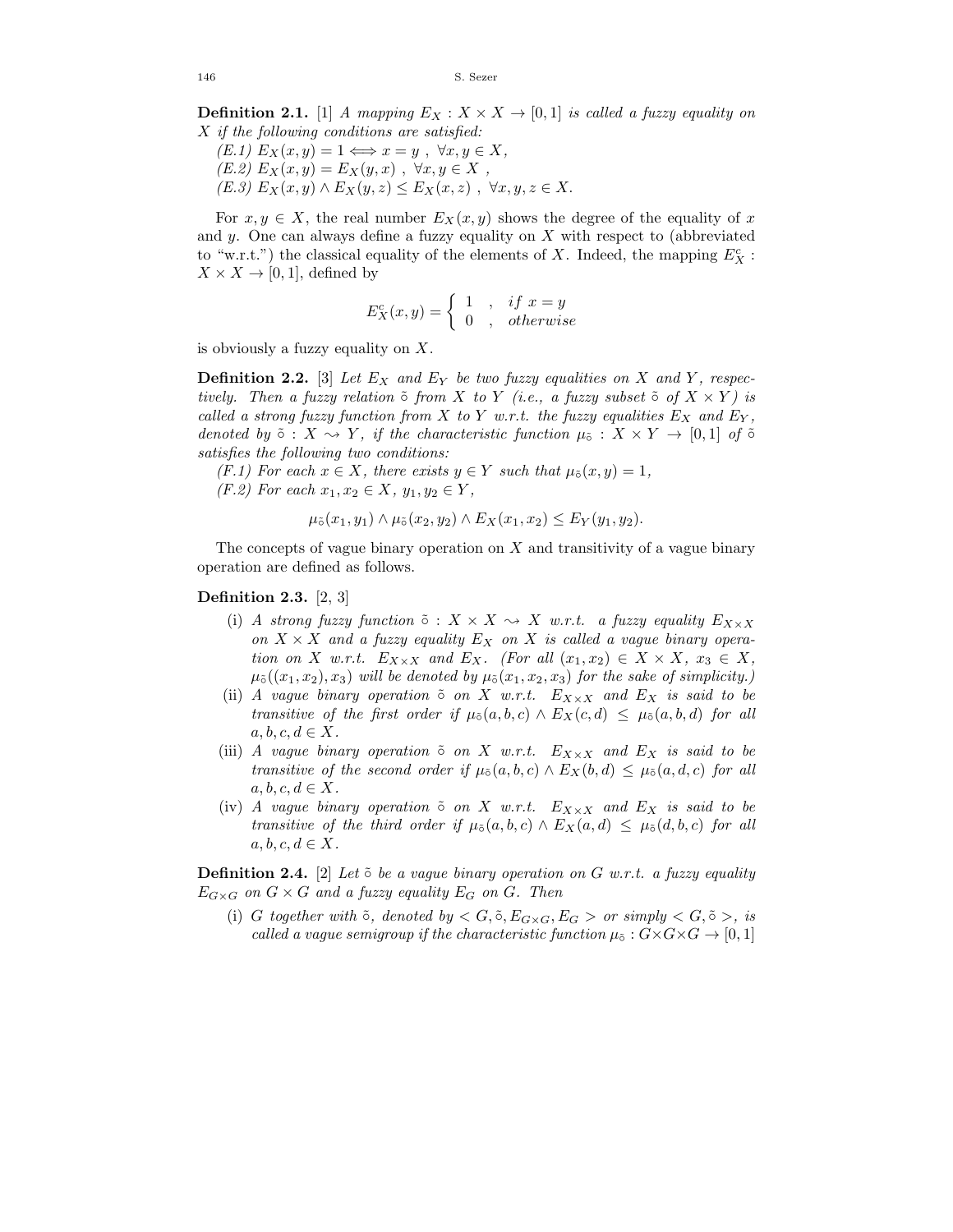of  $\tilde{\circ}$  fulfills the condition: For all  $a, b, c, d, m, q, w \in G$ ,

 $\mu_{\tilde{o}}(b, c, d) \wedge \mu_{\tilde{o}}(a, d, m) \wedge \mu_{\tilde{o}}(a, b, q) \wedge \mu_{\tilde{o}}(q, c, w) \leq E_G(m, w).$ 

- (ii) A vaque semigroup  $\langle G, \tilde{\circ} \rangle$  is called a vaque monoid if there exists a twosided identity element  $e_5 \in G$ , that is an element  $e_5$  satisfying  $\mu_5(e_5, a, a) \wedge$  $\mu_{\tilde{o}}(a, e_{\tilde{o}}, a)=1$  for each  $a \in G$ .
- (iii) A vague monoid  $\langle G, \tilde{\circ} \rangle$  is called a vague group if for each  $a \in G$ , there exists a two-sided inverse element  $a^{-1} \in G$ , that is an element  $a^{-1}$  satisfying  $\mu_5(a^{-1}, a, e_5) \wedge \mu_5(a, a^{-1}, e_5) = 1.$
- (iv) A vague semigroup  $\langle G, \tilde{\circ} \rangle$  is said to be commutative (Abelian) if

$$
\mu_{\tilde{\circ}}(a,b,m) \wedge \mu_{\tilde{\circ}}(b,a,w) \leq E_G(m,w)
$$

for each  $a, b, m, w \in G$ .

In the rest of this paper, the notation  $\langle G, \tilde{\circ} \rangle$  always stands for the vague group  $\lt G, \tilde{\circ} >$  w.r.t. a fuzzy equality  $E_{G \times G}$  on  $G \times G$  and a fuzzy equality  $E_G$  on  $G$ .

**Proposition 2.5.** [2] For a given vague group  $\lt G$ ,  $\tilde{\circ}$  >, there exists a unique binary operation in the classical sense, denoted by  $\circ$ , on G such that  $\lt G, \circ \gt is a$ group in the classical sense.

The binary operation "∘" in Proposition 2.5 is explicitly given by the equivalence

$$
a \circ b = c \iff \mu_{\tilde{o}}(a, b, c) = 1, \quad \forall a, b, c \in G. \tag{1}
$$

The binary operation "∘", defined by the equivalence (2), is called the ordinary description of  $\tilde{\circ}$ , and is denoted by  $\circ = ord(\tilde{\circ})$  in [3, 5, 6].

If  $\tilde{\circ}$  is a vague binary operation on G w.r.t. a fuzzy equality  $E_{G\times G}$  on  $G\times G$ and a fuzzy equality  $E_G$  on G, in the rest of this paper the ordinary description of ˜∘ will be denoted by ∘. In this case, from [3, 5] we have the following property

$$
\mu_{\tilde{o}}(a,b,a\circ b)=1 \quad \text{and} \quad \mu_{\tilde{o}}(a,b,c) \leq E_G(a\circ b,c) , \ \forall a,b,c \in G. \tag{2}
$$

**Theorem 2.6.** [2] Let  $\langle G, \tilde{\circ} \rangle$  be a vague group.

- (i) If the vague binary operation  $\tilde{\circ}$  is transitive of the second order, then  $E_G(a, b)$  $= E_G(a^{-1}, b^{-1})$  for all  $a, b \in G$ .
- (ii)  $\mu_0(b^{-1}, a^{-1}, u) \wedge \mu_0(a, b, v) \leq E_G(u, v^{-1}) \wedge E_G(v, u^{-1})$  for all  $a, b, u, v \in G$ .

For a given fuzzy equality  $E_G$  on  $G$  and for a crisp subset  $A$  of  $G$ , the restriction of the mapping  $E_G$  to  $A \times A$ , denoted by  $E_A$ , is obviously a fuzzy equality on A.

**Definition 2.7.** [13] Let  $\langle G, \tilde{\circ} \rangle$  be a vague group and A be a nonempty, crisp subset of G. Let  $\tilde{\odot}$  be a vague binary operation on A such that

$$
\mu_{\tilde{\ominus}}(a,b,c) \le \mu_{\tilde{\circ}}(a,b,c), \ \forall a,b,c \in A.
$$

If  $\langle A, \tilde{\odot} \rangle$  is itself a vague group w.r.t. the fuzzy equalities  $E_{A \times A}$  on  $A \times A$  and  $E_A$  on A, then  $\langle A, \tilde{\odot} \rangle$  is said to be a generalized vague subgroup of  $\langle G, \tilde{\circ} \rangle$ , denoted by  $\lt A, \tilde{\odot} > \leq \lt G, \tilde{\circ} >$ .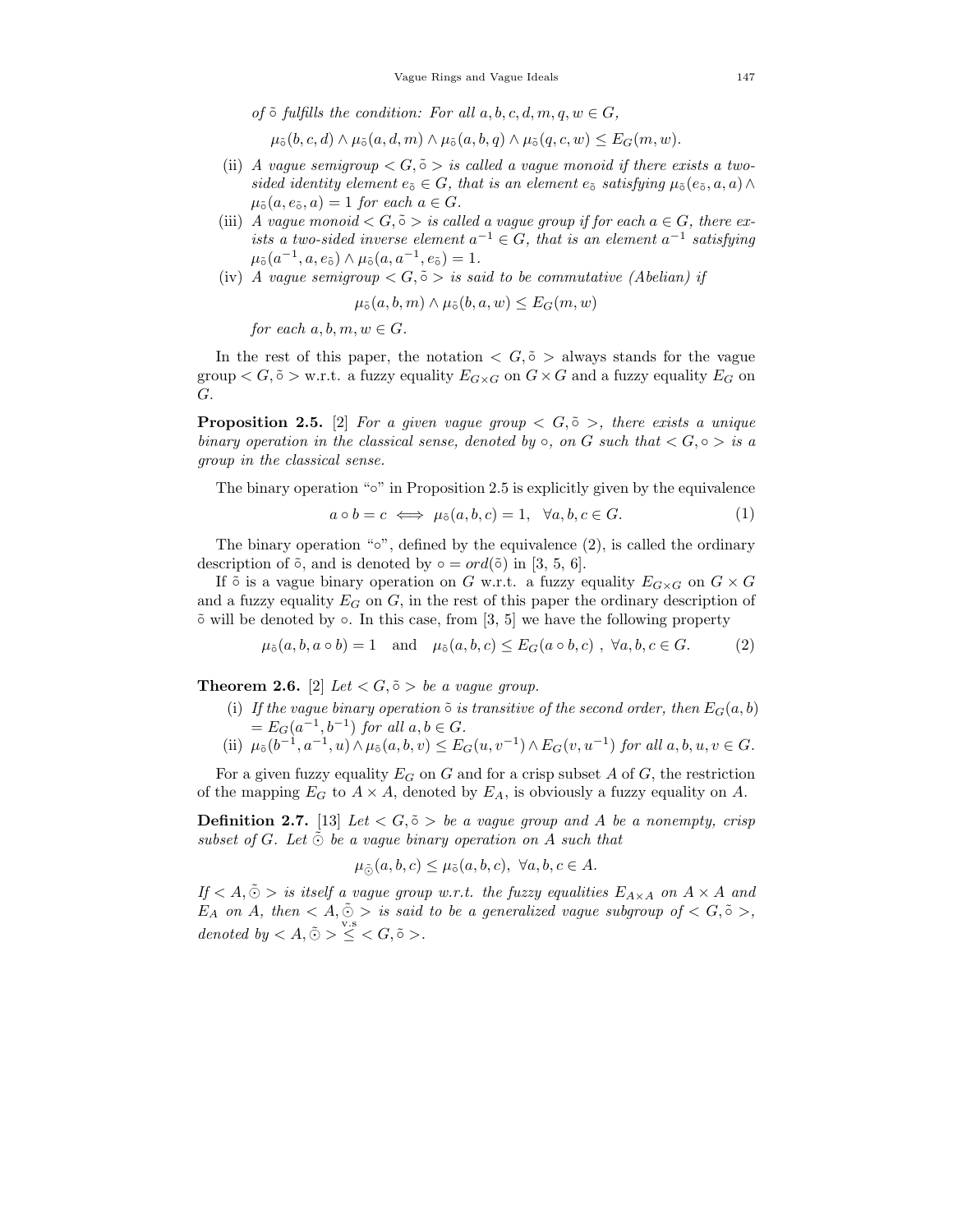For a given vague group  $\langle G, \tilde{\circ} \rangle$ , because of the uniqueness of the identity and the inverse of an element of  $\langle G, \tilde{\circ} \rangle$ , it can be easily seen that if  $\langle A, \tilde{\circ} \rangle \leq \langle$  $G, \tilde{\circ}$ , then the identity of  $\langle A, \tilde{\odot} \rangle$  and the inverse of  $x \in A$  w.r.t.  $\langle A, \tilde{\odot} \rangle$  are the identity of  $\langle G, \tilde{\circ} \rangle$  and the inverse of  $x \in A$  w.r.t.  $\langle G, \tilde{\circ} \rangle$ , i.e.,  $e_A = e_G$  and  $x_A^{-1} = x_G^{-1}$ , respectively.

**Example 2.8.** Let  $\alpha \in [0,1)$  be a fixed number, and set  $x^{\bullet} = \frac{1}{Max(x,1)} \wedge Min(x,1)$ for any  $x \in \mathbb{R}^+$ . For  $x, y, u, v, z \in \mathbb{R}^+$ , considering the fuzzy equalities

$$
E_{\mathbb{R}^+}(x,y) = \begin{cases} 1, & if x = y \\ \alpha \vee (\frac{1}{x^{\bullet}} \wedge \frac{1}{y^{\bullet}}), & otherwise \end{cases}
$$

on  $\mathbb{R}^+$  and

$$
E_{\mathbb{R}^+\times\mathbb{R}^+}((x,y),(u,v))=\begin{cases}1, & if (x,y)=(u,v)\\ \alpha\vee[(x^2)^{\bullet}\wedge(y^2)^{\bullet}\wedge(u^2)^{\bullet}\wedge(v^2)^{\bullet}], & otherwise\end{cases}
$$

on  $\mathbb{R}^+ \times \mathbb{R}^+$ . And, for  $x, y, u, v, z \in \mathbb{Q}^+$ , considering the fuzzy equalities  $E_{\mathbb{Q}^+}(x, y) =$  $E_{\mathbb{R}^+}(x, y)$  on  $\mathbb{Q}^+$  and

$$
E_{\mathbb{Q}^+\times\mathbb{Q}^+}((x,y),(u,v))=E_{\mathbb{R}^+\times\mathbb{R}^+}((x,y),(u,v))
$$

on  $\mathbb{Q}^+ \times \mathbb{Q}^+$ . For  $n \in \mathbb{N}^+$ , we obtain that the fuzzy relations  $\tilde{\circ}$  and  $\tilde{\circ}_n$  on  $\mathbb{R}^+ \times \mathbb{R}^+ \times \mathbb{R}^+$  and  $\mathbb{Q}^+ \times \mathbb{Q}^+ \times \mathbb{Q}^+$ , defined by

$$
\mu_{\tilde{\circ}}(x, y, z) = \begin{cases} 1, & if z = x.y \\ \alpha.(x^{\bullet} \land y^{\bullet} \land z^{\bullet}), & otherwise \end{cases}
$$

and

$$
\mu_{\tilde{\odot}n}(x, y, z) = \begin{cases} 1, & if z = x.y \\ \frac{\alpha}{n} (x^{\bullet} \wedge y^{\bullet} \wedge z^{\bullet}), & otherwise \end{cases}
$$

are vague binary operations on  $\mathbb{R}^+$  and  $\mathbb{Q}^+$ , respectively; furthermore,  $\langle \mathbb{R}^+, \tilde{\circ} \rangle$ and  $\langle \mathbb{Q}^+, \tilde{\odot}_n \rangle$  are vague groups from [7, 12]. Due to the definitions of  $\mu_{\tilde{\odot}}(x, y, z)$ and  $\mu_{\tilde{o}}(x, y, z)$ , we have  $\mu_{\tilde{o}_n}(x, y, z) \leq \mu_{\tilde{o}}(x, y, z)$  for each  $x, y, z \in \mathbb{Q}^+$ , i.e., <  $\mathbb{Q}^+, \tilde{\odot}_n > \leq \leq \mathbb{R}^+, \tilde{\circ} >.$ 

**Proposition 2.9.** [13] Let  $\langle G, \tilde{\circ} \rangle$  be a vague group. If  $\langle A, \tilde{\circ} \rangle \leq \langle G, \tilde{\circ} \rangle$  $and < B, \tilde{\bullet} > \leq < A, \tilde{\odot} >, \ then < B, \tilde{\bullet} > \leq < G, \tilde{\circ} >.$ 

**Proposition 2.10.** [13] Let  $\langle G, \tilde{\circ} \rangle$  be a vague group,  $\emptyset \neq A \subseteq G$  and let  $\tilde{\circ}$  be a vague binary operation on  $A$ . Then

$$
\langle A, \tilde{\odot} \rangle \stackrel{\text{v.s}}{\leq} \langle G, \tilde{\circ} \rangle \Leftrightarrow \quad (i) \quad \text{For each } x \in A \text{ , } x^{-1} \in A, \text{ and } (ii) \quad \mu_{\tilde{\odot}}(a, b, c) \leq \mu_{\tilde{\circ}}(a, b, c) \text{ , } \forall a, b, c \in A.
$$

**Corollary 2.11.** [13] Let  $\langle G, \tilde{\circ} \rangle$  be a vague group and  $\tilde{\bullet}$  be a vague binary operation on G such that  $\mu_{\tilde{\bullet}}(a, b, c) \leq \mu_{\tilde{o}}(a, b, c)$  for all  $a, b, c \in G$ . Let  $e_{\tilde{o}}$  be an identity element of G. Then,  $\langle e_{\tilde{\sigma}} \rangle$ ,  $\tilde{\sigma} > \leq \langle G, \tilde{\sigma} \rangle$  and  $\langle G, \tilde{\bullet} \rangle \leq \langle G, \tilde{\sigma} \rangle$ .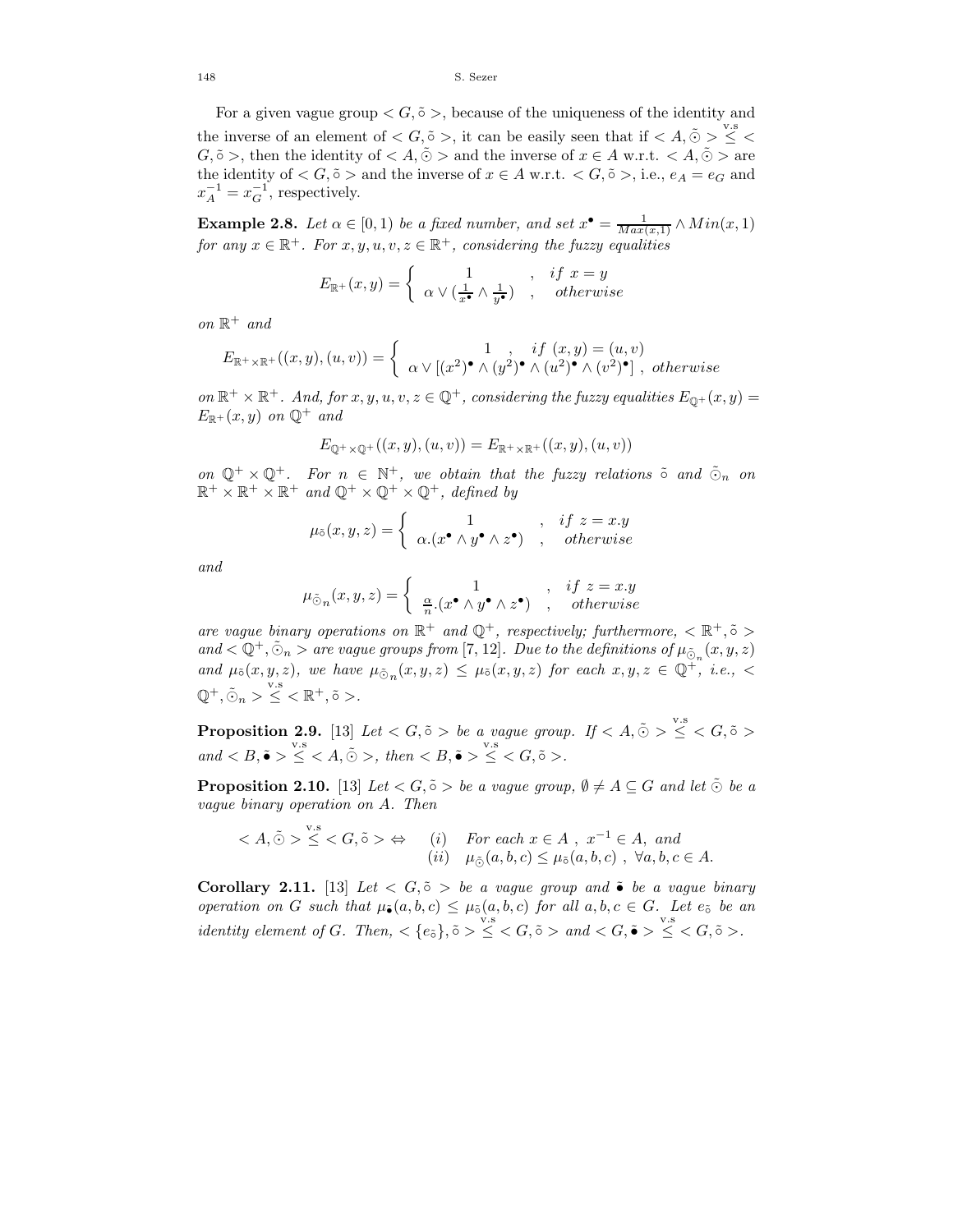**Corollary 2.12.** [13] Let  $\langle G, \tilde{\circ} \rangle$  be a vague group, and let  $\langle A_j, \tilde{\bullet}_j \rangle \leq \langle \langle G, \tilde{\bullet}_j \rangle \rangle$  $G, \tilde{\circ} >$  for all  $j \in J$ . If  $\tilde{\star}$  is a vague binary operation on  $\bigcap A_j$  such that  $j \in J$ 

$$
\mu_{\tilde{\star}}(x, y, z) \leq \bigwedge_{j \in J} \mu_{\tilde{\bullet}_j}(x, y, z), \ \forall x, y, z \in \bigcap_{j \in J} A_j ,
$$

then  $\lt$   $\cap$  $j \in J$  $A_j$ ,  $\tilde{\star} > \leq \langle A_j, \tilde{\bullet}_j \rangle$ .

#### 3. **Vague Rings**

In a similar fashion to classical algebra, the notion of vague ring can be given in the following way:

**Definition 3.1.** Let  $E_{H \times H}$  and  $E_H$  be fuzzy equalities on  $H \times H$  and H, respectively. Let  $\tilde{\circ}$ ,  $\tilde{\bullet}$  be two vague binary operations on  $\mathcal{H}$ . Then, the 3-tuple  $\lt \mathcal{H}, \tilde{\circ}$ ,  $\tilde{\bullet}$  > is called a vague ring w.r.t.  $E_{\mathcal{H} \times \mathcal{H}}$  and  $E_{\mathcal{H}}$  if the following three conditions are satisfied:

 $(VR.1) < H$ ,  $\tilde{\circ} > i s$  a commutative vague group,

 $(VR.2) < H$ ,  $\tilde{\bullet}$  > is a vague semigroup,

(VR.3)  $\langle \mathcal{H}, \tilde{\circ}, \tilde{\bullet} \rangle$  satisfies distributive laws, i.e.,  $\forall a, b, c, d, t, x, y, z \in \mathcal{H}$ ,

$$
\mu_{\tilde{\bullet}}(x, y, a) \wedge \mu_{\tilde{\bullet}}(x, z, b) \wedge \mu_{\tilde{\circ}}(a, b, c) \wedge \mu_{\tilde{\circ}}(y, z, d) \wedge \mu_{\tilde{\bullet}}(x, d, t) \leq E_{\mathcal{H}}(t, c),
$$

$$
\mu_{\tilde{\bullet}}(x,z,a)\wedge\mu_{\tilde{\bullet}}(y,z,b)\wedge\mu_{\tilde{\circ}}(a,b,c)\wedge\mu_{\tilde{\circ}}(x,y,d)\wedge\mu_{\tilde{\bullet}}(d,z,t)\leq E_{\mathcal{H}}(t,c).
$$

(VR.4) A vague ring  $\lt \mathcal{H}, \tilde{\circ}, \tilde{\bullet} > i s$  said to be a vague ring with identity if there exists  $e_{\tilde{\bullet}} \in \mathcal{H}$  such that  $\mu_{\tilde{\bullet}}(x, e_{\tilde{\bullet}}, x) \wedge \mu_{\tilde{\bullet}}(e_{\tilde{\bullet}}, x, x) = 1$  for each  $x \in \mathcal{H}$ .

(VR.5) A vague ring  $\lt \mathcal{H}, \tilde{\circ}, \tilde{\bullet} > i s$  said to be a commutative (Abelian) if

$$
\mu_{\tilde{\bullet}}(x,y,s) \wedge \mu_{\tilde{\bullet}}(y,x,t) \leq E_{\mathcal{H}}(s,t) , \ \forall x,y,s,t \in \mathcal{H}.
$$

In this work, since the particular integral, commutative cqm-lattice is being studied  $([0, 1], \leq, \wedge)$ , Definition 3.1 corresponds to a special case of Definition 7.12 in [3].

In the rest of this paper, the notation  $\langle \mathcal{H}, \tilde{\circ}, \tilde{\bullet} \rangle$  always stands for the vague ring  $\lt \mathcal{H}, \tilde{\circ}, \tilde{\bullet} >$  w.r.t.  $E_{\mathcal{H} \times \mathcal{H}}$  and  $E_{\mathcal{H}}$ . If  $\lt \mathcal{H}, \tilde{\circ}, \tilde{\bullet} >$  is a vague ring, then we denote the inverse of a by  $-a$  w.r.t. the vague group  $\langle \mathcal{H}, \tilde{\circ} \rangle$ ; additionally if  $\langle \mathcal{H}, \tilde{\bullet} \rangle$  is a vague group, then we denote the inverse of a by  $a^{-1}$  w.r.t. the vague  $\text{group} < \mathcal{H}, \tilde{\bullet} >.$ 

**Example 3.2.** Let  $\lt \mathcal{H}, \circ, \bullet > \text{be a ring. For } x, y, a, b \in \mathcal{H} \text{ and } \alpha, \beta, \gamma, \nu \in \mathbb{R} \text{ such }$ that  $0 \leq \nu \leq \gamma \leq \beta \leq \alpha < 1$ , considering the fuzzy equalities

$$
E_{\mathcal{H}}(a,b) := \begin{cases} 1 & , a = b \\ \alpha & , \text{ otherwise} \end{cases}
$$

on  $\mathcal H$  and

$$
E_{\mathcal{H}\times\mathcal{H}}((a,b),(x,y)):=\begin{cases}1,& (a,b)=(x,y)\\ \beta,& otherwise\end{cases}
$$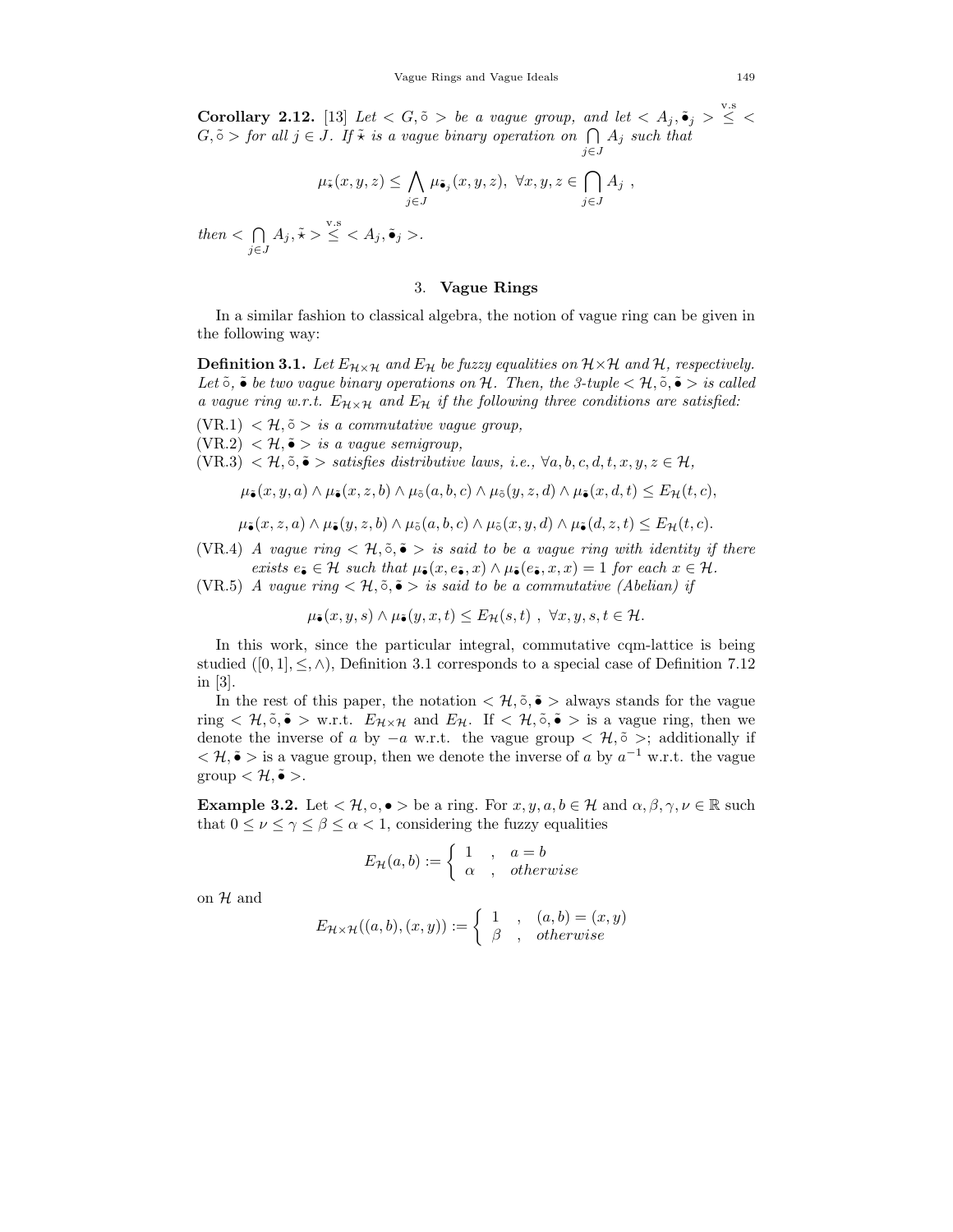on  $\mathcal{H} \times \mathcal{H}$ . And, considering the vague binary operations

$$
\tilde{\circ} : \mathcal{H} \times \mathcal{H} \rightsquigarrow \mathcal{H} , \ \mu_{\tilde{\circ}}(a,b,c) := \left\{ \begin{array}{ccc} 1 & , & a \circ b = c \\ \gamma & , & otherwise \end{array} \right.
$$

and

$$
\tilde{\bullet} : \mathcal{H} \times \mathcal{H} \rightsquigarrow \mathcal{H} , \ \mu_{\tilde{\bullet}}(a,b,c) := \left\{ \begin{array}{ccc} 1 & , & a \bullet b = c \\ \nu & , & otherwise. \end{array} \right.
$$

In this case, it is clearly seen that  $\langle \mathcal{H}, \tilde{\circ}, \tilde{\bullet} \rangle$  is a vague ring from the inequality in  $(2)$  and the condition  $(E.3)$ .

**Proposition 3.3.** [3] If  $\lt \mathcal{H}, \tilde{\circ}, \tilde{\bullet} >$  is a vague ring, then  $\lt \mathcal{H}, \circ, \bullet >$  is a ring.

From classical algebra, we know that if  $\langle \mathcal{H}, \circ, \bullet \rangle$  is a ring, and  $e_0$  and  $e_0$ are identity elements of  $\langle H, \circ \rangle$  and  $\langle H, \bullet \rangle$ , respectively; then the following properties are satisfied for all  $x, y \in \mathcal{H}$ :

 $(1)$   $x \bullet e_{\circ} = e_{\circ} \bullet x = e_{\circ}$  $(2) (-x) \bullet (-y) = x \bullet y$ **(3)**  $x \bullet (-y) = (-x) \bullet y = -(x \bullet y)$ (4)  $x \bullet (y - z) = (x \bullet y) - (x \bullet z)$  and  $(x - y) \bullet z = (x \bullet z) - (y \bullet z)$ **(5)**  $(-e_{\bullet}) \bullet x = -x$  and  $(-e_{\bullet}) \bullet (-e_{\bullet}) = e_{\bullet}$ .

The following proposition states that these five properties are satisfied for vague rings under appropriate conditions:

**Proposition 3.4.** Let  $\lt \mathcal{H}, \tilde{\circ}, \tilde{\bullet} >$  be a vague ring and  $e_{\tilde{\circ}}$  an identity element of the vague group  $\langle \mathcal{H}, \tilde{\circ} \rangle$ . Then, the following statements are satisfied for all  $m, n, t, u, v, w, x, y, z \in \mathcal{H}.$ 

- **(1)**  $\mu_{\tilde{\bullet}}(x, e_{\tilde{\circ}}, m) \wedge \mu_{\tilde{\bullet}}(e_{\tilde{\circ}}, x, n) \leq E_{\mathcal{H}}(m, n).$
- **(2)**  $\mu_{\tilde{\bullet}}(-x, -y, m) \wedge \mu_{\tilde{\bullet}}(x, y, n) \leq E_{\mathcal{H}}(m, n).$
- **(3)** If the vague binary operation  $\tilde{δ}$  is transitive of the second order, then  $\mu_{\tilde{\bullet}}(x, -y, m) \wedge \mu_{\tilde{\bullet}}(x, y, n) \leq E_{\mathcal{H}}(m, -n)$  and  $\mu_{\tilde{\bullet}}(-x, y, m) \wedge \mu_{\tilde{\bullet}}(x, y, n)$  $\leq E_{\mathcal{H}}(m, -n).$
- **(4)** Let the vague binary operation ˜∘ be transitive of the second and third orders.
- **(i)** If the vague binary operation ˜∙ is transitive of the second order, then

$$
\mu_{\tilde{\circ}}(y, -z, u) \wedge \mu_{\tilde{\bullet}}(x, u, m) \wedge \mu_{\tilde{\bullet}}(x, y, v) \wedge \mu_{\tilde{\bullet}}(x, z, t) \wedge \mu_{\tilde{\circ}}(v, -t, n) \leq E_{\mathcal{H}}(m, n).
$$

**(ii)** If the vague binary operation ˜∙ is transitive of the third order, then

- $\mu_{\tilde{o}}(x, -y, u) \wedge \mu_{\tilde{\bullet}}(u, z, m) \wedge \mu_{\tilde{\bullet}}(x, z, v) \wedge \mu_{\tilde{\bullet}}(y, z, t) \wedge \mu_{\tilde{o}}(v, -t, n) \leq E_{\mathcal{H}}(m, n).$
- **(5)** If < H,  $\tilde{\circ}$ ,  $\tilde{\bullet}$  > is a vague ring with identity  $e_{\tilde{\bullet}}$ , then  $\mu_{\tilde{\bullet}}(-e_{\tilde{\bullet}},x,-x)=1=$  $\mu_{\tilde{\bullet}}(-e_{\tilde{\bullet}}, -e_{\tilde{\bullet}}, e_{\tilde{\bullet}}).$

*Proof.* **(1):** Since  $\lt \mathcal{H}, \tilde{\circ}, \tilde{\bullet} >$  is a vague ring,  $\lt \mathcal{H}, \circ, \bullet >$  is a ring from Proposition 3.3. Thus,  $e_5 \bullet x = x \bullet e_5 = e_5$  for all  $x \in \mathcal{H}$ . So, using the inequality in (2) and the condition  $(E.3)$ , we can write

$$
\mu_{\tilde{\bullet}}(x, e_{\tilde{\circ}}, m) \wedge \mu_{\tilde{\bullet}}(e_{\tilde{\circ}}, x, n) \leq E_{\mathcal{H}}(x \bullet e_{\tilde{\circ}}, m) \wedge E_{\mathcal{H}}(e_{\tilde{\circ}} \bullet x, n)
$$
  
\n
$$
\leq E_{\mathcal{H}}(e_{\tilde{\circ}}, m) \wedge E_{\mathcal{H}}(e_{\tilde{\circ}}, n)
$$
  
\n
$$
\leq E_{\mathcal{H}}(m, n) , \forall m, n \in \mathcal{H}.
$$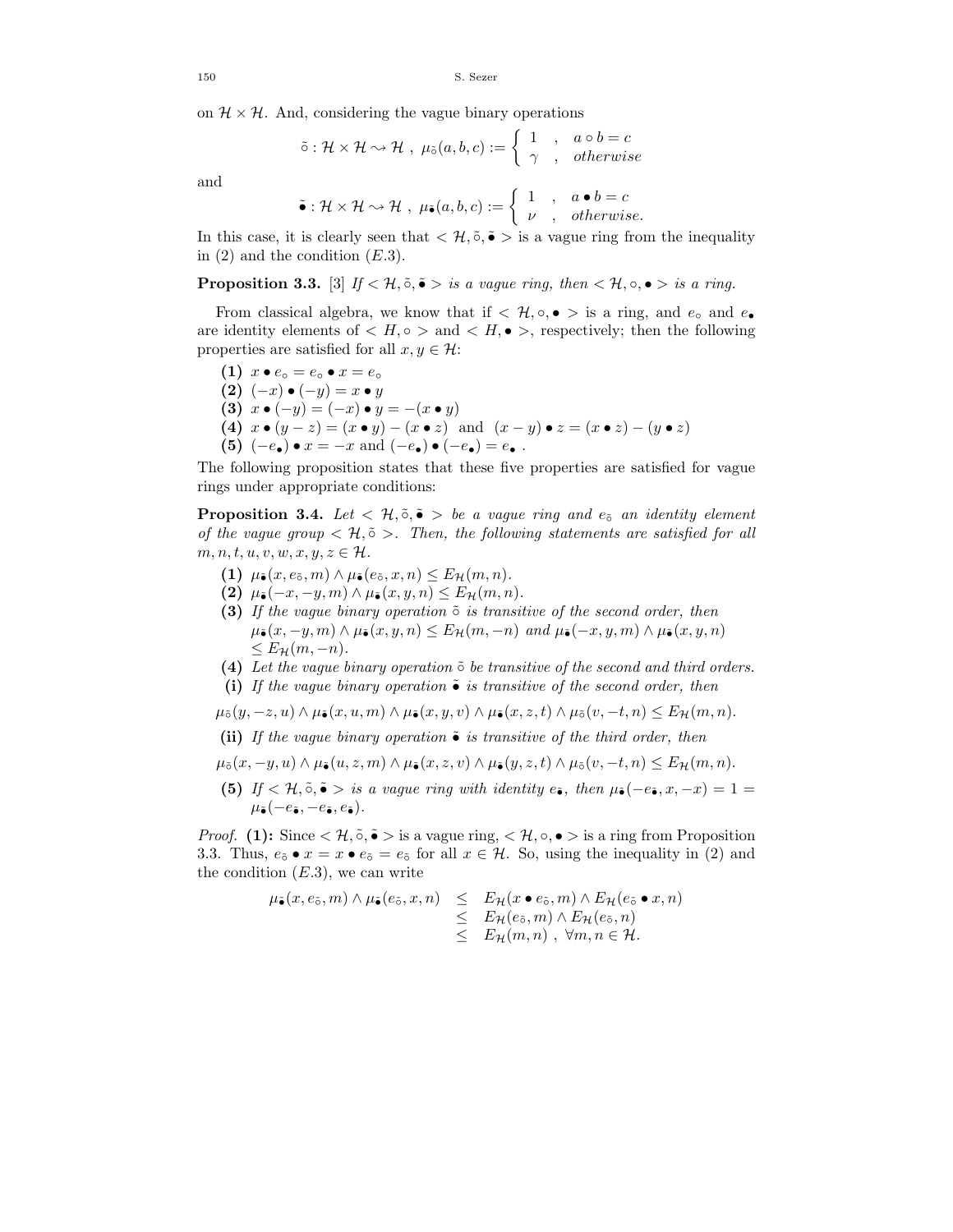(2): By using the inequality in  $(2)$  and the condition  $(E.3)$ , we get the following inequalities

$$
\mu_{\bullet}(-x, -y, m) \wedge \mu_{\bullet}(x, y, n) \leq E_{\mathcal{H}}((-x) \bullet (-y), m) \wedge E_{\mathcal{H}}(x \bullet y, n)
$$
  
=  $E_{\mathcal{H}}(x \bullet y, m) \wedge E_{\mathcal{H}}(x \bullet y, n)$   
 $\leq E_{\mathcal{H}}(m, n) , \forall x, y, m, n \in \mathcal{H}.$ 

**(3):** We suppose that the vague binary operation  $\tilde{\circ}$  is transitive of the second order. In this case, we have  $E_{\mathcal{H}}(x \bullet y, n) = E_{\mathcal{H}}(-(x \bullet y), -n)$  from Theorem 2.6, so we can write the following inequalities from the inequality in (2) and the condition  $(E.3),$ 

$$
\mu_{\bullet}(x, -y, m) \wedge \mu_{\bullet}(x, y, n) \leq E_{\mathcal{H}}(x \bullet (-y), m) \wedge E_{\mathcal{H}}(x \bullet y, n)
$$
  
=  $E_{\mathcal{H}}(-(x \bullet y), m) \wedge E_{\mathcal{H}}(-(x \bullet y), -n)$   
 $\leq E_{\mathcal{H}}(m, -n)$ 

and

$$
\mu_{\tilde{\bullet}}(-x, y, m) \wedge \mu_{\tilde{\bullet}}(x, y, n) \leq E_{\mathcal{H}}((-x) \bullet y, m) \wedge E_{\mathcal{H}}(x \bullet y, n)
$$
  
=  $E_{\mathcal{H}}(-(x \bullet y), m) \wedge E_{\mathcal{H}}(-(x \bullet y), -n)$   
 $\leq E_{\mathcal{H}}(m, -n).$ 

**(4): (i)** From classical algebra, we know that  $E_{\mathcal{H}}(x \bullet (y \circ (-z)), m) = E_{\mathcal{H}}((x \bullet$  $(y) \circ (-(x \bullet z)), m$  for all  $x, y, z, m \in \mathcal{H}$ . Since the vague binary operation  $\tilde{\circ}$  is transitive of the second order, by making use of Theorem 2.6, we get  $E_{\mathcal{H}}(x \bullet z, t) =$  $E_{\mathcal{H}}(-(x \bullet z), -t)$  for all  $x, z, t \in \mathcal{H}$ .

If we denote

$$
\alpha = \mu_{\tilde{\sigma}}(y, -z, u) \wedge \mu_{\tilde{\bullet}}(x, u, m) \wedge \mu_{\tilde{\bullet}}(x, y, v) \wedge \mu_{\tilde{\bullet}}(x, z, t) \wedge \mu_{\tilde{\circ}}(v, -t, n),
$$

then we get the following inequalities by using the vague binary operation  $\tilde{\circ}$  is transitive of the second and third orders, the vague binary operation  $\tilde{\bullet}$  is transitive of the second order, the inequality in  $(2)$  and the condition  $(E.3)$ .

$$
\alpha \leq E_{\mathcal{H}}(y \circ (-z), u) \wedge \mu_{\tilde{\bullet}}(x, u, m) \wedge E_{\mathcal{H}}(x \bullet y, v) \wedge E_{\mathcal{H}}(x \bullet z, t) \wedge \mu_{\tilde{\circ}}(v, -t, n) \leq \mu_{\tilde{\bullet}}(x, y \circ (-z), m) \wedge E_{\mathcal{H}}(x \bullet y, v) \wedge E_{\mathcal{H}}(x \bullet z, t) \wedge \mu_{\tilde{\circ}}(v, -t, n) \leq \mu_{\tilde{\bullet}}(x, y \circ (-z), m) \wedge E_{\mathcal{H}}(x \bullet y, v) \wedge E_{\mathcal{H}}(-(x \bullet z), -t) \wedge \mu_{\tilde{\circ}}(v, -t, n) \leq E_{\mathcal{H}}(x \bullet (y \circ (-z)), m) \wedge E_{\mathcal{H}}(x \bullet y, v) \wedge \mu_{\tilde{\circ}}(v, -(x \bullet z), n) \leq E_{\mathcal{H}}(x \bullet (y \circ (-z)), m) \wedge \mu_{\tilde{\circ}}(x \bullet y, -(x \bullet z), n) \leq E_{\mathcal{H}}(x \bullet (y \circ (-z)), m) \wedge E_{\mathcal{H}}((x \bullet y) \circ (-(x \bullet z)), n) \leq E_{\mathcal{H}}(m, n).
$$

**(ii)** Since the vague binary operation  $\tilde{\circ}$  is transitive of the second order, we have  $E_{\mathcal{H}}(y \bullet z, t) = E_{\mathcal{H}}(-(y \bullet z), -t)$  for all  $x, y, z, t \in \mathcal{H}$  from Theorem 2.6. Furthermore, because  $\langle \mathcal{H}, \circ, \bullet \rangle$  is a ring, we can write that  $E_{\mathcal{H}}((x \circ (-y)) \bullet z, m) = E_{\mathcal{H}}((x \bullet$  $(z) \circ (-(y \bullet z)), m$  for all  $x, y, z, m \in \mathcal{H}$ . If we denote

$$
\beta = \mu_{\tilde{\sigma}}(x, -y, u) \wedge \mu_{\tilde{\bullet}}(u, z, m) \wedge \mu_{\tilde{\bullet}}(x, z, v) \wedge \mu_{\tilde{\bullet}}(y, z, t) \wedge \mu_{\tilde{\circ}}(v, -t, n),
$$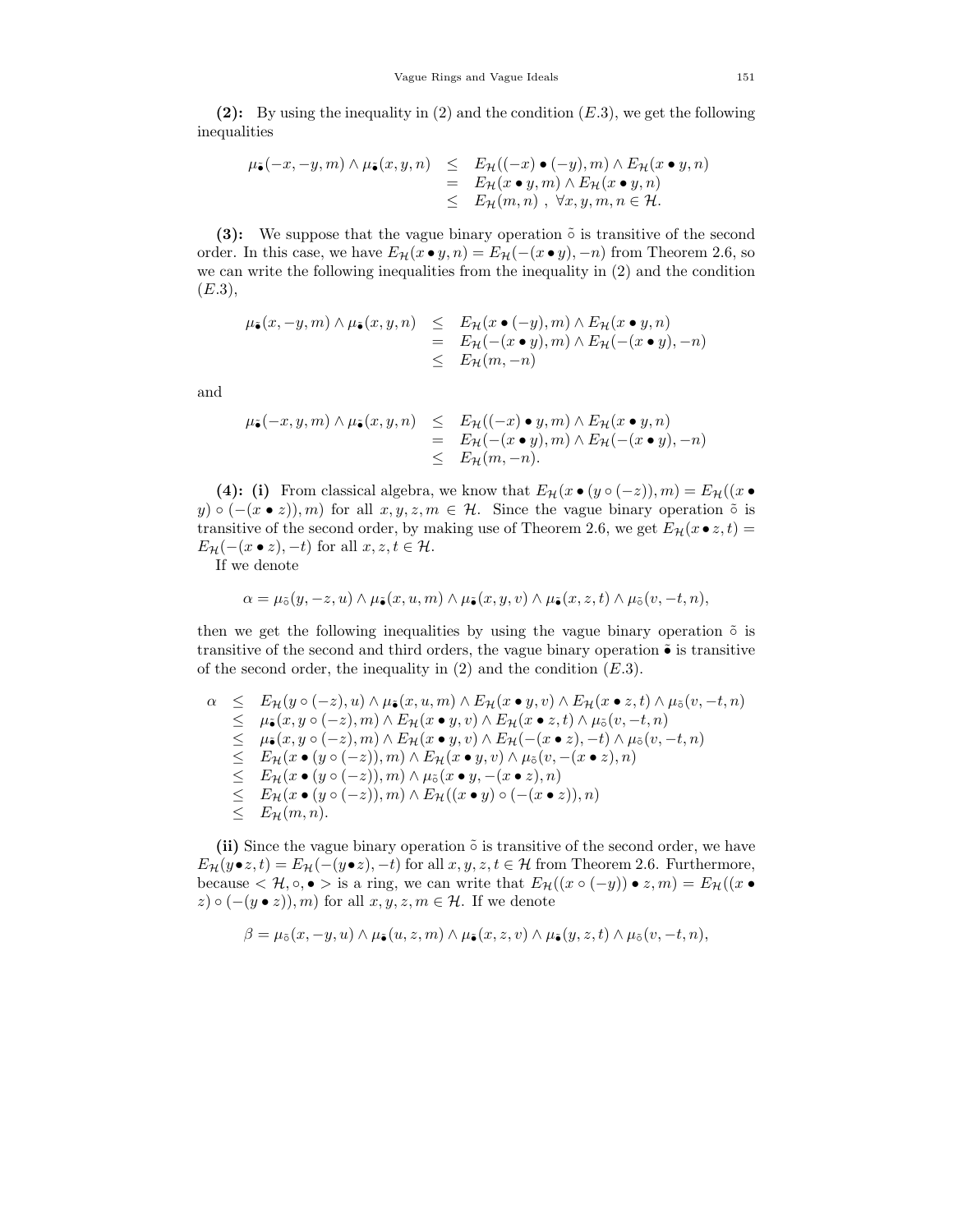then we can write the following inequalities from the hypothesis, the inequality in  $(2)$  and the condition  $(E.3)$ .

$$
\beta \leq E_{\mathcal{H}}(x \circ (-y), u) \wedge \mu_{\tilde{\bullet}}(u, z, m) \wedge E_{\mathcal{H}}(x \bullet z, v) \wedge E_{\mathcal{H}}(y \bullet z, t) \wedge \mu_{\tilde{\circ}}(v, -t, n) \leq E_{\mathcal{H}}(x \circ (-y), u) \wedge \mu_{\tilde{\bullet}}(u, z, m) \wedge E_{\mathcal{H}}(x \bullet z, v) \wedge E_{\mathcal{H}}(-(y \bullet z), -t) \wedge \mu_{\tilde{\circ}}(v, -t, n) \leq \mu_{\tilde{\bullet}}((x \circ (-y)), z, m) \wedge E_{\mathcal{H}}(x \bullet z, v) \wedge E_{\mathcal{H}}(-(y \bullet z), -t) \wedge \mu_{\tilde{\circ}}(v, -t, n) \leq E_{\mathcal{H}}((x \circ (-y)) \bullet z, m) \wedge E_{\mathcal{H}}(x \bullet z, v) \wedge \mu_{\tilde{\circ}}(v, -(y \bullet z), n) \leq E_{\mathcal{H}}((x \circ (-y)) \bullet z, m) \wedge \mu_{\tilde{\circ}}(x \bullet z, -(y \bullet z), n) \leq E_{\mathcal{H}}((x \circ (-y)) \bullet z, m) \wedge E_{\mathcal{H}}((x \bullet z) \circ (-(y \bullet z)), n) \leq E_{\mathcal{H}}(m, n).
$$

**(5):** It is clear that, if  $\langle \mathcal{H}, \tilde{\circ}, \tilde{\bullet} \rangle$  is a vague ring with identity  $e_{\tilde{\bullet}}$ , then  $\langle \mathcal{H}, \circ, \bullet \rangle$  is a ring with identity  $e_{\tilde{\bullet}}$ . Thus, we get  $-e_{\tilde{\bullet}} \bullet x = -x$  for all  $x \in \mathcal{H}$ , i.e.,  $\mu_{\tilde{\bullet}}(-e_{\tilde{\bullet}}, x, -x) = 1$ . The result then follows immediately. i.e.,  $\mu_{\tilde{\bullet}}(-e_{\tilde{\bullet}}, x, -x) = 1$ . The result then follows immediately.

Now, we can define the concept of vague subring which corresponds to the concept of subring in classical algebra as follows:

**Definition 3.5.** Let  $\langle \mathcal{H}, \tilde{\varphi}, \tilde{\bullet} \rangle$  be a vague ring and A be a nonempty, crisp subset of H. Let  $\tilde{\oplus}$  and  $\tilde{\odot}$  be two vague binary operations on A such that

$$
\mu_{\tilde{\oplus}}(a, b, c) \leq \mu_{\tilde{o}}(a, b, c)
$$
,  $\mu_{\tilde{\ominus}}(a, b, c) \leq \mu_{\tilde{\bullet}}(a, b, c)$ ,  $\forall a, b, c \in A$ .

If  $\langle A, \tilde{\oplus}, \tilde{\odot} \rangle$  is itself a vague ring w.r.t.  $E_{A \times A}$  and  $E_A$ , then  $\langle A, \tilde{\oplus}, \tilde{\odot} \rangle$  is said to be a vague subring of  $<\mathcal{H}, \tilde{\circ}, \tilde{\bullet} >$ , denoted by  $< A, \tilde{\oplus}, \tilde{\odot} > \frac{v.r}{\leq} < \mathcal{H}, \tilde{\circ}, \tilde{\bullet} >$ .

The following propositions and corollaries state that some results of classical algebra are also valid for vague algebra.

**Proposition 3.6.** Let  $\lt \mathcal{H}, \tilde{\circ}, \tilde{\bullet} >$  be a vague ring and  $A \subseteq \mathcal{H}$ . Let  $\tilde{\oplus}$  and  $\tilde{\odot}$  be two vague binary operations on  $A$ . Then the following equivalence is satisfied:

$$
\langle A, \tilde{\oplus}, \tilde{\odot} \rangle \stackrel{v.r}{\leq} \langle A, \tilde{\circ}, \tilde{\bullet} \rangle \Leftrightarrow (i) \langle A, \tilde{\oplus} \rangle \stackrel{v.s}{\leq} \langle A, \tilde{\circ} \rangle
$$
  

$$
(ii) \mu_{\tilde{\odot}}(a, b, c) \leq \mu_{\tilde{\bullet}}(a, b, c), \forall a, b, c \in A.
$$

*Proof.*  $(\Rightarrow)$ : Obvious from Definition 3.5.

 $(\Leftarrow)$ : By making use of *(i)* and *(ii)*, we can write

$$
\mu_{\tilde{\oplus}}(a,b,c) \le \mu_{\tilde{o}}(a,b,c) \text{ and } \mu_{\tilde{\ominus}}(a,b,c) \le \mu_{\tilde{\bullet}}(a,b,c), \ \forall a,b,c \in A.
$$

Therefore, it is sufficient to show that  $\langle A, \tilde{\oplus}, \tilde{\odot} \rangle$  is a vague ring. The conditions ( $VR.1$ ) and ( $VR.2$ ) are satisfied for  $\langle A, \tilde{\oplus}, \tilde{\odot} \rangle$  under the assumptions (i) and (*ii*). On the other hand, since  $\langle \mathcal{H}, \tilde{\circ}, \tilde{\bullet} \rangle$  satisfies distributive laws, the condition ( $VR.3$ ) is also obtained for  $\langle A, \tilde{\Phi}, \tilde{\Phi} \rangle$ . Hence,  $\langle A, \tilde{\Phi}, \tilde{\Phi} \rangle$  must be a vague ring, i.e.,  $\langle A, \tilde{\oplus}, \tilde{\odot} \rangle \stackrel{v.r}{\leq} \langle \mathcal{H}, \tilde{\circ}, \tilde{\bullet} \rangle$ .

The following corollary explains that the intersection of vague subrings is also a vague subring.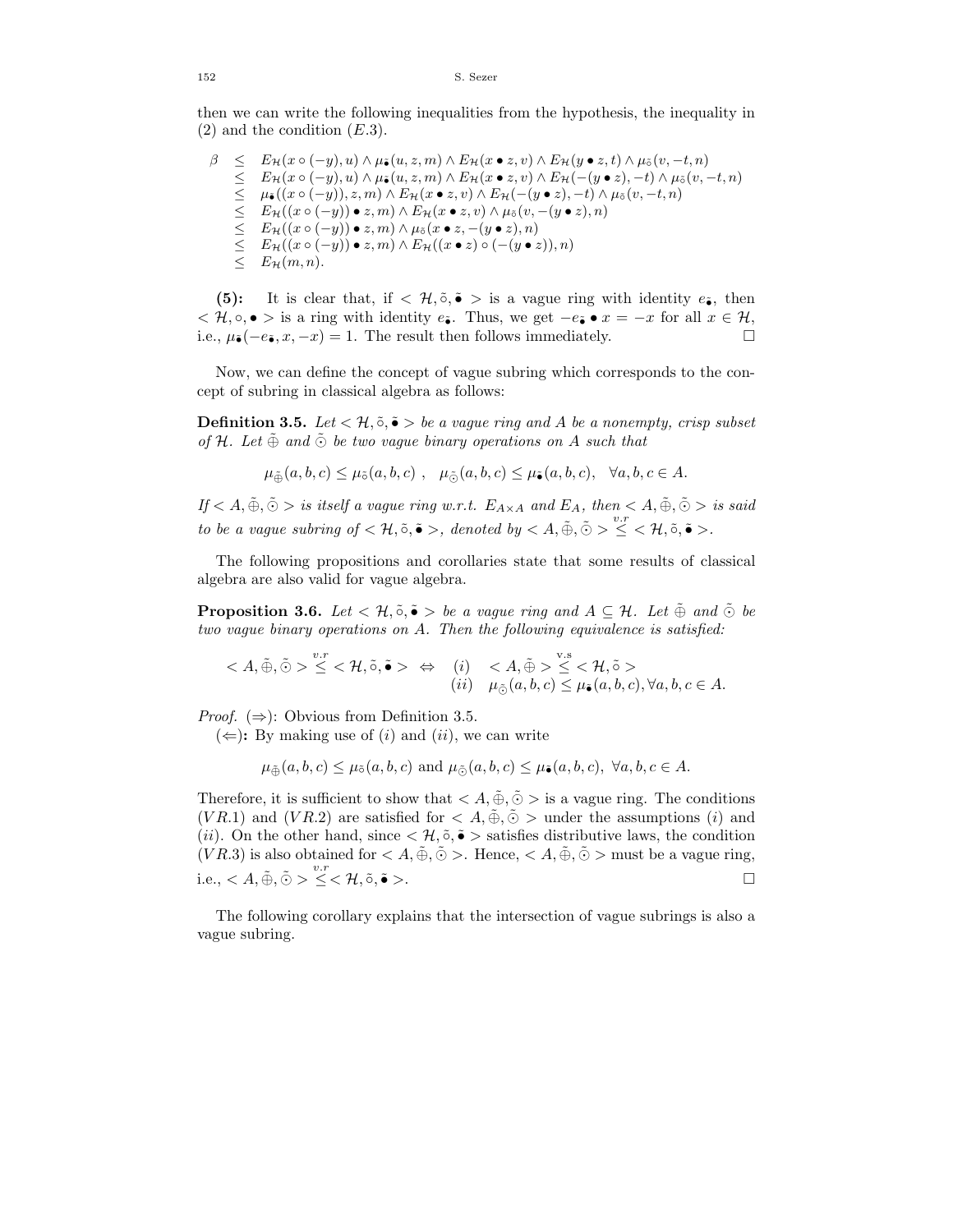**Corollary 3.7.** Let  $\lt \mathcal{H}, \tilde{\circ}, \tilde{\bullet} >$  be a vague ring and  $\lt A_j, \tilde{\oplus}_j, \tilde{\odot}_j > \leq \lt \mathcal{H}, \tilde{\circ}, \tilde{\bullet} >$ for all  $j \in J = \{1, 2, ..., n\}$ . Let  $A = \bigcap_{j \in J} A_j$ , and let  $\tilde{\oplus}$  ,  $\tilde{\odot}$  be two vague binary  $operations on A such that$ 

$$
\mu_{\tilde{\oplus}}(a,b,c) \le \bigwedge_{j \in J} \mu_{\tilde{\oplus}_j}(a,b,c) \quad \text{and} \quad \mu_{\tilde{\ominus}}(a,b,c) \le \bigwedge_{j \in J} \mu_{\tilde{\ominus}_j}(a,b,c) \quad \forall a,b,c \in A.
$$

 $Then,  \leq <\mathcal{H}, \tilde{\circ}, \tilde{\bullet} >.$ 

*Proof.* Because of  $\langle A_j, \tilde{\oplus}_j, \tilde{\odot}_j \rangle \leq \langle H, \tilde{\circ}, \tilde{\bullet} \rangle$ , we have  $\langle A_j, \tilde{\oplus}_j \rangle \leq \langle H, \tilde{\circ} \rangle$ for all  $j \in J$ . Thus, it is clearly seen that,  $\langle A, \tilde{\oplus} \rangle \leq \langle A, \tilde{\circ} \rangle$  from Corollary 2.12 and Proposition 2.9. On the other hand, since  $\mu_{\tilde{Q}}(a, b, c) \leq \mu_{\tilde{\bullet}}(a, b, c)$  for all  $a, b, c \in A$ , we obtain  $\langle A, \tilde{\oplus}, \tilde{\odot} \rangle \leq \langle H, \tilde{\circ}, \tilde{\bullet} \rangle$  from Proposition 3.6.

**Corollary 3.8.** Let  $\langle \mathcal{H}, \tilde{\circ}, \tilde{\bullet} \rangle$  be a vague ring and  $e_{\tilde{\circ}}$  be an identity element of  $<\mathcal{H},\tilde{\circ}>\mathcal{H}$  and  $\tilde{\odot}$  be two vague binary operations on H such that  $\mu_{\tilde{\phi}}(x,y,z)\leq$  $\mu_{\tilde{o}}(x, y, z), \mu_{\tilde{o}}(x, y, z) \leq \mu_{\tilde{\bullet}}(x, y, z)$  for all  $x, y, z \in \mathcal{H}$ . Then the following properties are satisfied:

$$
(a) < \{e_{\tilde{o}}\}, \tilde{o}, \tilde{\bullet} > \stackrel{v.r}{\leq} < \mathcal{H}, \tilde{o}, \tilde{\bullet} > (b) < \mathcal{H}, \tilde{\oplus}, \tilde{\odot} > \stackrel{v.r}{\leq} < \mathcal{H}, \tilde{o}, \tilde{\bullet} >
$$

*Proof.* We know that  $\langle e_{\tilde{\sigma}} \rangle$ ,  $\tilde{\sigma} > \frac{v.s}{\leq}$   $\langle \mathcal{H}, \tilde{\sigma} \rangle$  and  $\langle \mathcal{H}, \tilde{\phi} \rangle \leq \frac{v.s}{\leq}$   $\langle \mathcal{H}, \tilde{\sigma} \rangle$  from Corollary 2.11. Using the inequalities in hypothesis and Proposion 3.6, we have  $<{e_{\tilde{\sigma}}}, \tilde{\sigma}$ ,  $\tilde{\bullet} > \leq <\mathcal{H}, \tilde{\sigma}, \tilde{\bullet} >$  and  $<\mathcal{H}, \tilde{\phi}, \tilde{\phi} > \leq <\mathcal{H}, \tilde{\sigma}, \tilde{\bullet} >$ . This completes the proof.  $\Box$ 

#### 4. **Vague Ideals**

In this section we will define the concept of vague ideal, which is one of the basic concepts of this work, and we will obtain some fundamental properties of this concept.

**Definition 4.1.** Let  $<\mathcal{H}, \tilde{\circ}, \tilde{\bullet} >$  be a vague ring and  $< A, \tilde{\oplus}, \tilde{\odot} > \leq <\mathcal{H}, \tilde{\circ}, \tilde{\bullet} >$ . If for all  $a \in A$  and for all  $h, t, s \in \mathcal{H}$ 

 $\mu_{\tilde{\bullet}}(a, h, t) = 1 \Longrightarrow t \in A$  and  $\mu_{\tilde{\bullet}}(h, a, s) = 1 \Longrightarrow s \in A$ ,

then  $\langle A,\tilde{\oplus},\tilde{\odot}\rangle$  is said to be a vague ideal of  $\langle A,\tilde{\circ},\tilde{\bullet}\rangle$ , it is denoted by  $< A, \tilde\oplus, \tilde\odot > \overset{v.i}{\leq} < \mathcal{H}, \tilde\circ, \tilde\bullet>.$ 

It is clear from Definition 4.1 that if  $E_{\mathcal{H}} = E_{\mathcal{H}}^c$ ,  $E_{\mathcal{H} \times \mathcal{H}} = E_{\mathcal{H} \times \mathcal{H}}^c$ ,  $\mu_{\delta}(\mathcal{H} \times \mathcal{H} \times \mathcal{H}) \in$ 

 $\{0,1\}$  and  $\langle A,\tilde{\oplus},\tilde{\odot}\rangle \leq \langle A,\tilde{\circ},\tilde{\bullet}\rangle$ , then  $\langle A,\oplus,\odot\rangle$  is an ideal of  $\langle A,\circ,\bullet\rangle$ . Therefore, in this case, a vague ideal  $\langle A, \tilde{\oplus}, \tilde{\odot} \rangle$  of  $\langle H, \tilde{\circ}, \tilde{\bullet} \rangle$  is nothing but an ideal of the classical ring  $\langle \mathcal{H}, \circ, \bullet \rangle$  in the classical sense.

**Proposition 4.2.** Let  $<\mathcal{H}, \tilde{\circ}, \tilde{\bullet} >$  be a vague ring. If  $< A, \tilde{\oplus}, \tilde{\odot} > \leq <\mathcal{H}, \tilde{\circ}, \tilde{\bullet} >$ , then  $\langle A, \oplus, \odot \rangle$  is an ideal of  $\langle \mathcal{H}, \circ, \bullet \rangle$ .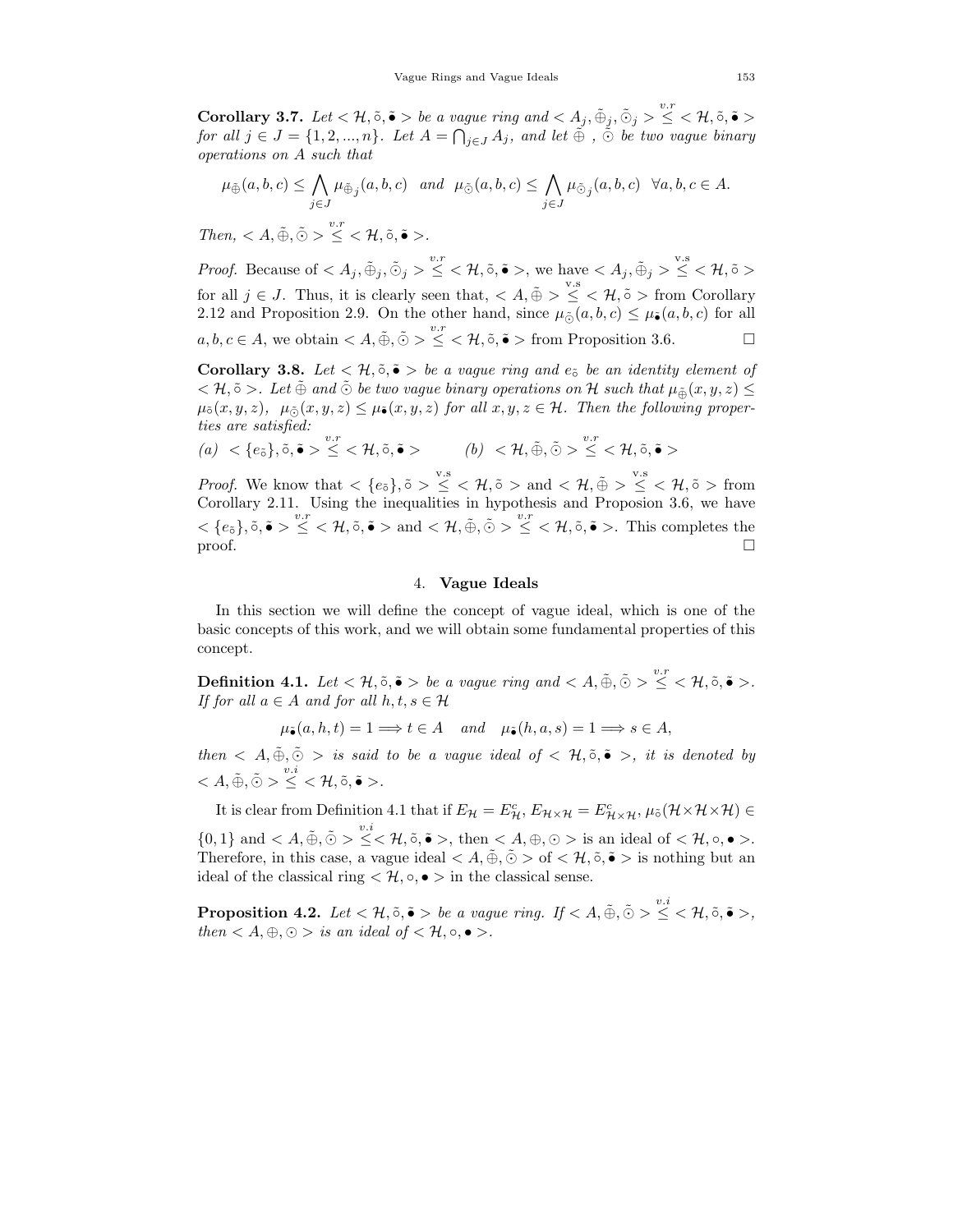*Proof.* Assume that  $\langle A, \tilde{\oplus}, \tilde{\odot} \rangle \leq \langle A, \tilde{\circ}, \tilde{\bullet} \rangle$ . Then, due to Definition 4.1 and Proposition 3.3, we get  $\langle A, \oplus, \odot \rangle$  is a (classical) subring of  $\langle \mathcal{H}, \circ, \bullet \rangle$ . On the other hand, since

$$
\mu_{\tilde{\circ}}(h, a, h \circ a) = 1 = \mu_{\tilde{\circ}}(a, h, a \circ h), \forall a \in A, \forall h \in \mathcal{H},
$$

we can write  $a \circ h$ ,  $h \circ a \in A$  from Definition 4.1. Hence, we obtain  $\langle A, \oplus, \odot \rangle$  is an ideal of  $\langle \mathcal{H}, \circ, \bullet \rangle$ . This completes the proof. □

**Proposition 4.3.** Let  $\lt \mathcal{H}, \tilde{\circ}, \tilde{\bullet} >$  be a vague ring. Then

$$
\langle \{e_{\tilde{\sigma}}\}, \tilde{\circ}, \tilde{\bullet} \rangle \leq \langle \mathcal{H}, \tilde{\circ}, \tilde{\bullet} \rangle \quad and \quad \langle \mathcal{H}, \tilde{\oplus}, \tilde{\odot} \rangle \leq \langle \mathcal{H}, \tilde{\circ}, \tilde{\bullet} \rangle,
$$

where  $\tilde{\oplus}$  and  $\tilde{\odot}$  are vague binary operations on  $\cal H$  such that  $\mu_{\tilde{\oplus}}(a, b, c) \leq \mu_{\tilde{\circ}}(a, b, c)$ and  $\mu_{\tilde{O}}(a, b, c) \leq \mu_{\tilde{\bullet}}(a, b, c)$  for all  $a, b, c \in \mathcal{H}$ .

*Proof.* From Corollary 3.8, we can write  $\langle e_5 \rangle, \tilde{\mathfrak{o}}, \tilde{\bullet} \rangle \leq \langle \mathcal{H}, \tilde{\mathfrak{o}}, \tilde{\bullet} \rangle$ . Additionally, for all  $h, s, t \in \mathcal{H}$  we get  $\mu_{\tilde{\bullet}}(e_{\tilde{\circ}}, h, s) = 1 = \mu_{\tilde{\bullet}}(h, e_{\tilde{\circ}}, t)$  implies  $s =$  $e_{\tilde{0}} \bullet h = e_{\tilde{0}} \in \{e_{\tilde{0}}\}$  and  $t = h \bullet e_{\tilde{0}} = e_{\tilde{0}} \in \{e_{\tilde{0}}\}$  from classical algebra, i.e.,  $< \{e_{\tilde{\circ}}\}, \tilde{\circ}, \tilde{\bullet} > \leq < \mathcal{H}, \tilde{\circ}, \tilde{\bullet} >.$ 

The same statement for  $\langle \mathcal{H}, \tilde{\oplus}, \tilde{\odot} \rangle$  can be obtained in a similar way.  $\Box$ 

**Proposition 4.4.** Let  $\lt \mathcal{H}, \tilde{\circ}, \tilde{\bullet} >$  be a vague ring,  $A \subseteq \mathcal{H}$ , let  $\tilde{\oplus}$  and  $\tilde{\odot}$  be two vague binary operations on  $A$ . Thus, the following equivalence is satisfied:

$$
\langle A, \tilde{\oplus}, \tilde{\odot} \rangle \leq \langle \mathcal{H}, \tilde{\circ}, \tilde{\bullet} \rangle \Leftrightarrow (i) \langle A, \tilde{\oplus} \rangle \leq \langle \mathcal{H}, \tilde{\circ} \rangle
$$
  
\n
$$
(ii) \mu_{\tilde{\odot}}(a, b, c) \leq \mu_{\tilde{\bullet}}(a, b, c), \forall a, b, c \in A
$$
  
\n
$$
(iii) \mu_{\tilde{\bullet}}(a, h, t) = 1 \Rightarrow t \in A, \forall a \in A, \forall h, t \in \mathcal{H}
$$
  
\n
$$
(iv) \mu_{\tilde{\bullet}}(h, a, s) = 1 \Rightarrow s \in A, \forall a \in A, \forall h, s \in \mathcal{H}.
$$

*Proof.* ( $\Rightarrow$ ): Obvious from Definition 4.1.

 $(\Leftarrow):$  We have <  $A, \tilde{\oplus}, \tilde{\odot} > \frac{v.r}{\le}$  <  $\mathcal{H}, \tilde{\circ}, \tilde{\bullet} >$  from Proposition 3.6 under the assumptions (i) and (ii). Then, using this fact, and utilizing the conditions (iii)-(*iv*), we can easily observe that  $\langle A, \tilde{\oplus}, \tilde{\odot} \rangle \leq \langle A, \tilde{\circ}, \tilde{\bullet} \rangle$ .

The following proposition explains that the intersection of vague ideals is also a vague ideal.

**Proposition 4.5.** Let  $\lt$   $\mathcal{H}, \tilde{\circ}, \tilde{\bullet} >$  be a vague ring and  $\lt$   $A_j, \tilde{\oplus}_j, \tilde{\odot}_j > \leq \lt$ H,  $\tilde{\circ}$ ,  $\tilde{\bullet}$  > for each  $j \in J = \{1, 2, ..., n\}$ . If  $\tilde{\oplus}$  and  $\tilde{\odot}$  are vague binary operations on  $\bigcap_{j\in J} A_j$  such that  $\mu_{\tilde{\oplus}}(a,b,c) \leq \bigwedge_{j\in J} \mu_{\tilde{\circ}_j}(a,b,c)$  and  $\mu_{\tilde{\ominus}}(a,b,c) \leq \bigwedge_{j\in J} \mu_{\tilde{\bullet}_j}(a,b,c)$ ,  $then \leq \bigcap_{j\in J} A_j, \tilde{\oplus}, \tilde{\odot} > \leq \leq \mathcal{H}, \tilde{\circ}, \tilde{\bullet} > \textit{for all } a, b, c \in \bigcap_{j\in J} A_j.$ 

*Proof.* From Corollary 3.7, we have  $\lt$   $\cap$  $j \in J$  $A_j, \tilde{\oplus}, \tilde{\odot} > \stackrel{v.r}{\leq} < \mathcal{H}, \tilde{\circ}, \tilde{\bullet} >$ . For all  $a \in \bigcap A_j$  and  $h, s, t \in \mathcal{H}$ , we may write  $j \in J$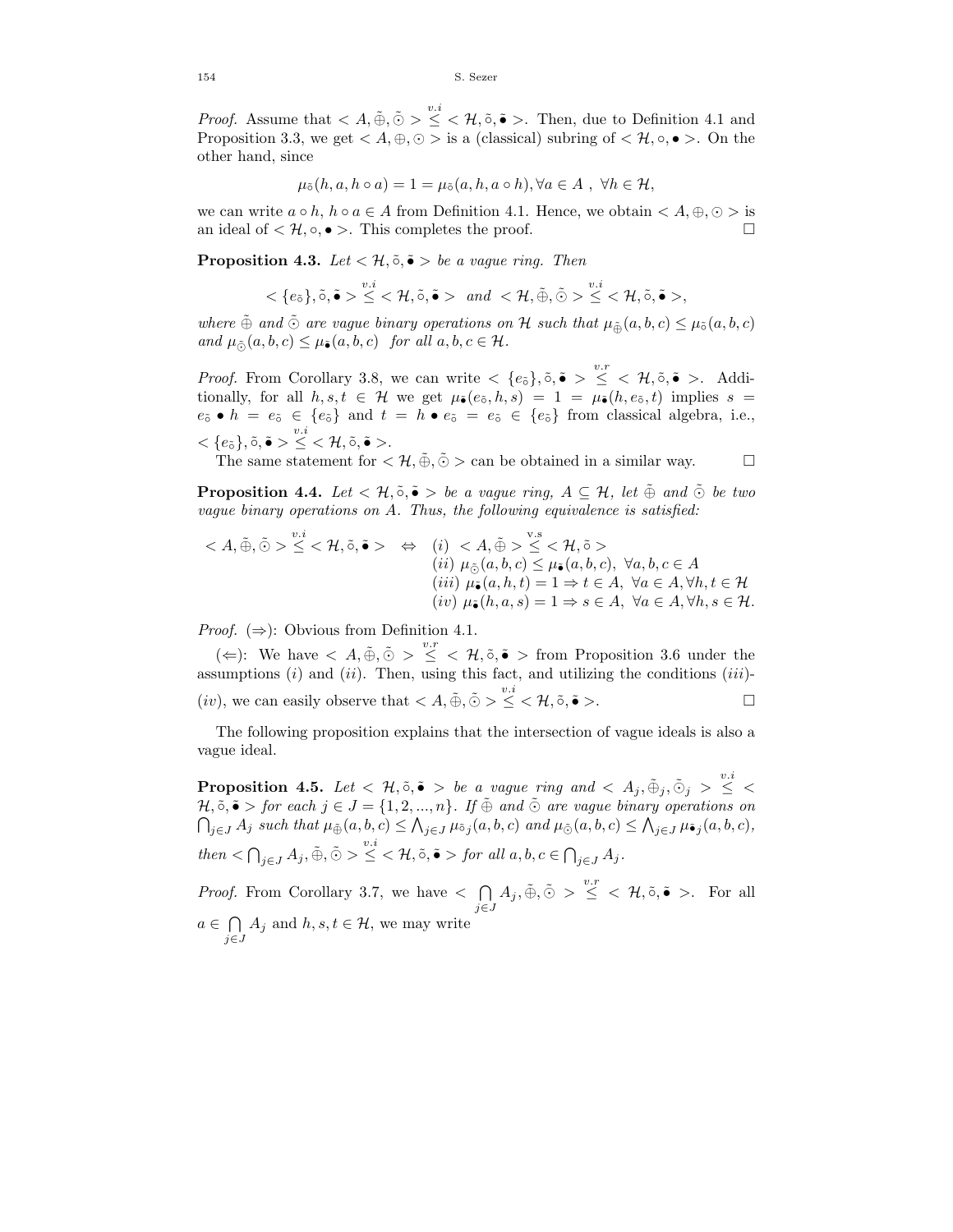$$
\mu_{\tilde{\bullet}}(a, h, t) = 1 \Longrightarrow t \in A_j , \ \ j \in J \Longrightarrow t \in \bigcap_{j \in J} A_j,
$$

and

$$
\mu_{\widehat{\bullet}}(h, a, s) = 1 \Longrightarrow s \in A_j , \ \ j \in J \Longrightarrow s \in \bigcap_{j \in J} A_j.
$$

Thus, it must be  $\lt$   $\cap$  $j \in J$  $A_j, \tilde{\oplus}, \tilde{\odot} > \leq <\mathcal{H}, \tilde{\circ}, \tilde{\bullet} >$ . This completes the proof.  $\Box$ 

**Definition 4.6.** Let  $<\mathcal{H}, \tilde{\circ}, \tilde{\bullet} >$  be a vague ring,  $A \subsetneqq \mathcal{H}$  and  $< A, \tilde{\oplus}, \tilde{\odot} > \leq <$ H,  $\tilde{\circ}$ ,  $\tilde{\bullet}$  >. If  $\tilde{\bullet}$  is a vague binary operation on  $\mathcal{H} \setminus A$ , then  $\langle A, \tilde{\oplus}, \tilde{\odot} \rangle$  is said to be a vague prime ideal of  $<\mathcal{H}, \tilde{\circ}, \tilde{\bullet}>$ .

It is clear that, if  $\langle A, \tilde{\Phi}, \tilde{\Phi} \rangle$  is a vague prime ideal of  $\langle \mathcal{H}, \tilde{\Phi}, \tilde{\Phi} \rangle$ , then  $< A, \oplus, \odot >$  is a prime ideal of  $< \mathcal{H}, \circ, \bullet >$ .

**Proposition 4.7.** Let  $<\mathcal{H}, \tilde{\circ}, \tilde{\bullet} >$  be a vague ring and  $< A, \tilde{\oplus}, \tilde{\odot} > \leq <\mathcal{H}, \tilde{\circ}, \tilde{\bullet} >$ . Then the following two statements are equivalent.

 $(i) < A, \tilde{\oplus}, \tilde{\odot} >$  is a vague prime ideal of  $<\mathcal{H}, \tilde{\circ}, \tilde{\bullet} >$ .

(ii)  $\mu_{\tilde{\bullet}}(x, y, z) < 1$  for each  $z \in A$  and for each  $x, y \in \mathcal{H} \setminus A$ .

*Proof.* (i)  $\Rightarrow$  (ii) : We assume that there exists  $z \in A$  and  $x, y \in \mathcal{H} \setminus A$  such that  $\mu_{\bullet}(x, y, z) = 1$ . In this case, from Definition 4.6, there exists  $t \in \mathcal{H} \setminus A$  such that  $\mu_{\bullet}(x, y, t) = 1$ . Utilizing the condition  $(F.2)$ , we get  $z = t \in \mathcal{H} \setminus A$ , this contradicts with  $z \in A$ . Therefore  $\mu_{\tilde{\bullet}}(x, y, z) < 1$  for each  $z \in A$  and for each  $x, y \in \mathcal{H} \setminus A$ .

 $(ii) \Rightarrow (i)$ : Since  $\tilde{\bullet}$  is a vague binary operation on H, for each  $a, b \in H \setminus A$  there exists  $c \in \mathcal{H}$  such that  $\mu_{\bullet}(a, b, c) = 1$ . In this case, it must be  $c \in \mathcal{H} \setminus A$  from the statement *(ii)*. This completes the proof. statement  $(ii)$ . This completes the proof.

**Definition 4.8.** Let  $\lt \mathcal{H}, \tilde{\circ}, \tilde{\bullet} >$  be a vague ring,  $\emptyset \neq M \subsetneq \mathcal{H}$  and  $\lt M, \tilde{\oplus}, \tilde{\odot} >$ v.i ∠  $\forall t, \tilde{\circ}, \tilde{\bullet} >$ . If there is no < N,  $\tilde{\ominus}, \tilde{\star} >$  vague ideal of < H,  $\tilde{\circ}, \tilde{\bullet} >$  such that

$$
\ \subset \ \leq <\mathcal{H},\tilde{\circ},\tilde{\bullet}>,\\
$$

then  $\langle M, \tilde{\oplus}, \tilde{\odot} \rangle$  is said to be a maximal vague ideal of  $\langle H, \tilde{\circ}, \tilde{\bullet} \rangle$   $\langle \langle M, \tilde{\oplus}, \tilde{\odot} \rangle$  $\subset \langle N, \tilde{\ominus}, \tilde{\star} \rangle$  shows that at least one of the following statements is satisfied:  $M \subsetneq N \subsetneq H$ ,  $\mu_{\tilde{\oplus}}(a, b, c) < \mu_{\ominus}(a, b, c)$ ,  $\mu_{\tilde{\ominus}}(a, b, c) < \mu_{\tilde{\star}}(a, b, c)$  for some  $a, b, c \in M$ ).

**Proposition 4.9.** Let  $\lt \mathcal{H}, \tilde{\circ}, \tilde{\bullet} >$  be a vague ring. If  $\lt M, \tilde{\oplus}, \tilde{\odot} >$  is a maximal vague ideal of  $\langle \mathcal{H}, \tilde{\circ}, \tilde{\bullet} \rangle$ , then  $\langle M, \oplus, \odot \rangle$  is a maximal ideal of  $\langle \mathcal{H}, \circ, \bullet \rangle$ .

*Proof.* Utilizing Proposition 4.2, we get  $\langle M, \oplus, \odot \rangle$  is an ideal of  $\langle \mathcal{H}, \circ, \bullet \rangle$ . We assume that  $\langle M, \oplus, \odot \rangle$  is not a maximal ideal of  $\langle \mathcal{H}, \circ, \bullet \rangle$ . In this case, there exists a maximal ideal N of  $\lt \mathcal{H}$ ,  $\circ$ ,  $\bullet$  > such that  $M \subset N \subset \mathcal{H}$ . This implies

$$
\langle M, \tilde{\oplus}, \tilde{\odot} \rangle \subset \langle N, \tilde{\circ}, \tilde{\bullet} \rangle \overset{v.i}{\leq} \langle \mathcal{H}, \tilde{\circ}, \tilde{\bullet} \rangle,
$$

but this fact contradicts  $\langle M, \tilde{\oplus}, \tilde{\odot} \rangle$  is a maximal vague ideal of  $\langle \mathcal{H}, \tilde{\circ}, \tilde{\bullet} \rangle$ . Therefore  $\langle M, \oplus, \odot \rangle$  must be a maximal ideal of  $\langle \mathcal{H}, \circ, \bullet \rangle$ .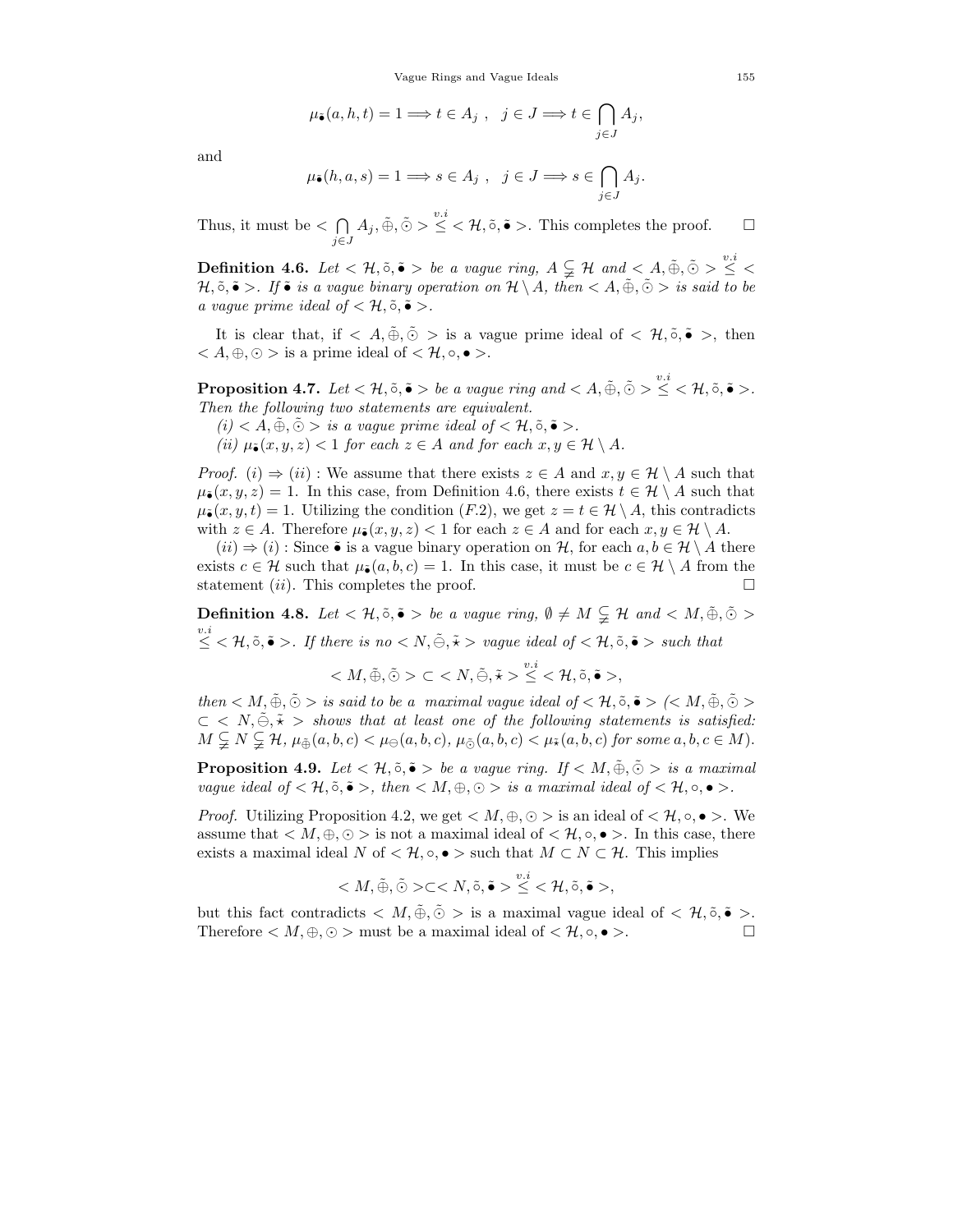**Proposition 4.10.** Let  $\langle \mathcal{H}, \tilde{\circ}, \tilde{\bullet} \rangle$  be a vague ring. Then, maximal vague ideals of  $\lt \mathcal{H}, \tilde{\circ}, \tilde{\bullet} >$  are  $\lt M, \tilde{\circ}, \tilde{\bullet} >$  where M is one of the maximal ideals of  $\lt \mathcal{H}, \circ, \bullet >$ .

*Proof.* It is easily seen that, if M is a maximal ideal of  $\lt \mathcal{H}$ ,  $\circ$ ,  $\bullet$  >, then  $\lt M$ ,  $\tilde{\circ}$ ,  $\tilde{\bullet}$  > is a maximal vague ideal of  $\lt \mathcal{H}, \tilde{\circ}, \tilde{\bullet} >$  from Definition 4.8. On the other hand, we know that if  $\langle N,\tilde{\Theta},\tilde{\star}\rangle$  is a maximal vague ideal of  $\langle \mathcal{H},\tilde{\circ},\tilde{\bullet}\rangle$ , then N is a maximal ideal of  $\lt \mathcal{H}, \circ, \bullet$  > from Proposition 4.9. This completes the proof.  $\Box$ 

**Example 4.11.** Let  $G = \mathbb{Z}$ ,  $A = 2\mathbb{Z}$ ,  $\alpha, \beta, \gamma \in \mathbb{R}$  such that  $0 \leq \gamma \leq \beta \leq \alpha < 1$ . We define

$$
E_{\mathbb{Z}} : \mathbb{Z} \times \mathbb{Z} \to [0,1] , E_{\mathbb{Z}}(u,v) = \begin{cases} 1, & if u = v \\ \alpha, & otherwise \end{cases}
$$

 $E_{2\mathbb{Z}} : 2\mathbb{Z} \times 2\mathbb{Z} \to [0,1]$ ,  $E_{2\mathbb{Z}}(m,n) = E_{\mathbb{Z}}(m,n)$ ,  $E_{\mathbb{Z} \times \mathbb{Z}} = E_{\mathbb{Z} \times \mathbb{Z}}^c$ ,  $E_{2\mathbb{Z} \times 2\mathbb{Z}} = E_{2\mathbb{Z} \times 2\mathbb{Z}}^c$ ,

$$
\tilde{\circ}: \mathbb{Z} \times \mathbb{Z} \to \mathbb{Z} \ , \ \mu_{\tilde{\circ}}(x, y, z) = \begin{cases} 1 & , \quad \text{if } x + y = z \\ \beta & , \quad \text{otherwise} \end{cases}
$$

and

$$
\tilde{\oplus}: 2\mathbb{Z} \times 2\mathbb{Z} \sim 2\mathbb{Z} \ , \ \mu_{\tilde{\oplus}}(a,b,c) = \left\{ \begin{array}{ll} 1 & , & if \ a+b=c \\ \gamma & , & otherwise. \end{array} \right.
$$

We get  $\langle 2\mathbb{Z}, \tilde{\oplus} \rangle \leq \langle \mathbb{Z}, \tilde{\circ} \rangle$  from [13]. Let  $\nu, \eta \in \mathbb{R}$  such that  $0 \leq \nu \leq \eta \leq 1$ , and we define

$$
\tilde{\bullet}: \mathbb{Z} \times \mathbb{Z} \sim \mathbb{Z} \ , \ \mu_{\tilde{\bullet}}(x, y, z) = \begin{cases} 1, & if x.y = z \\ \eta, & otherwise \end{cases}
$$

and

$$
\tilde{\odot}: 2\mathbb{Z} \times 2\mathbb{Z} \rightsquigarrow 2\mathbb{Z} , \ \mu_{\tilde{\odot}}(a, b, c) = \begin{cases} 1, & if \ a.b = c \\ \nu, & otherwise. \end{cases}
$$

In this case, it is clearly seen that  $\langle \mathbb{Z}, \tilde{\circ}, \tilde{\bullet} \rangle$  is a vague ring and  $\tilde{\circ}$  is a vague binary operation on  $2\mathbb{Z}$ . Therefore, by using Proposition 4.4, we get  $\langle 2\mathbb{Z}, \tilde{\oplus}, \tilde{\odot} \rangle$  $\leq \leq \mathbb{Z}, \tilde{\circ}, \tilde{\bullet} >$ . On the other hand, since  $\mu_{\tilde{\circ}}(a, b, c) = \nu < 1$  for each  $a, b \in \mathbb{Z} \setminus 2\mathbb{Z}$ and for each  $c \in 2\mathbb{Z}, \langle \tilde{\theta}, \tilde{\theta} \rangle$  is a vague prime ideal of  $\langle \mathbb{Z}, \tilde{\theta}, \tilde{\theta} \rangle$  from Proposition 4.7. For  $\nu < \eta$ , we get  $\langle 2\mathbb{Z}, \tilde{\oplus}, \tilde{\odot} \rangle$  is not a vague maximal ideal of  $\langle \mathbb{Z}, \tilde{\circ}, \tilde{\bullet} \rangle$  since

$$
<2\mathbb{Z},\tilde{\oplus},\tilde{\odot}>\subset<2\mathbb{Z},\tilde{\circ},\tilde{\bullet}>\stackrel{v.i}{\leq}<\mathbb{Z},\tilde{\circ},\tilde{\bullet}>.
$$

For  $\nu = \eta$ , we obtain  $\langle 2\mathbb{Z}, \tilde{\Theta}, \tilde{\Theta} \rangle$  is a vague maximal ideal of  $\langle \mathbb{Z}, \tilde{\Theta}, \tilde{\bullet} \rangle$  from Proposition  $\ddot{4.10.}$ 

#### 5. **Conclusion**

In the present paper, the concepts of vague ring, vague ideal, vague prime ideal and vague maximal ideal are introduced, and various elementary properties of these concepts are investigated. Furthermore, these concepts and their properties are explained with some examples.